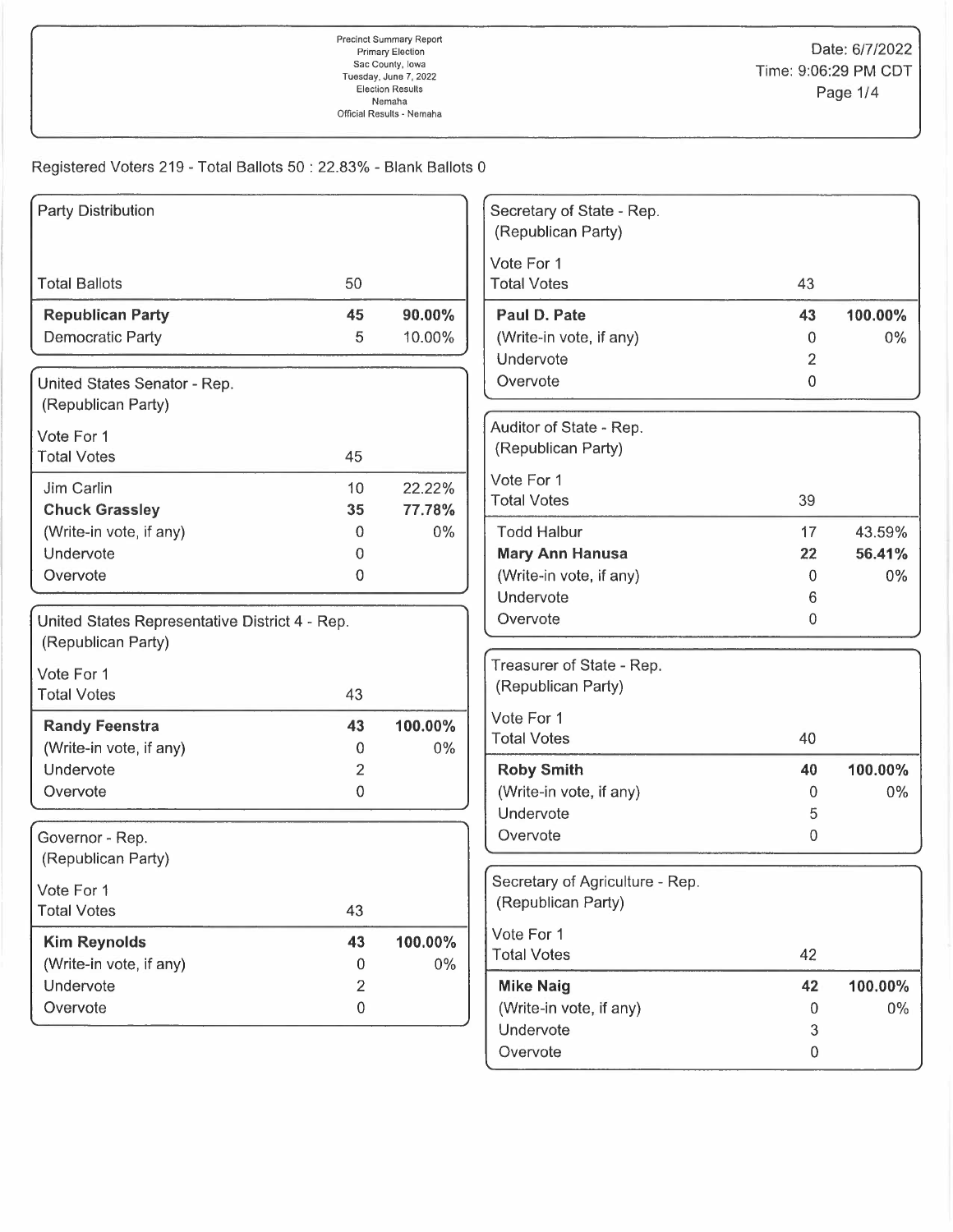| Attorney General - Rep.                       |           |         | County Treasurer - Rep.      |                  |         |
|-----------------------------------------------|-----------|---------|------------------------------|------------------|---------|
| (Republican Party)                            |           |         | (Republican Party)           |                  |         |
| Vote For 1                                    |           |         | Vote For 1                   |                  |         |
| <b>Total Votes</b>                            | 39        |         | <b>Total Votes</b>           | 41               |         |
|                                               |           |         |                              |                  |         |
| <b>Brenna Bird</b>                            | 39        | 100.00% | <b>Tina Roth</b>             | 41               | 100.00% |
| (Write-in vote, if any)                       | 0         | $0\%$   | (Write-in vote, if any)      | 0                | 0%      |
| Undervote                                     | 6         |         | Undervote                    | 4                |         |
| Overvote                                      | 0         |         | Overvote                     | 0                |         |
| State Senator District 4 - Rep.               |           |         | County Recorder - Rep.       |                  |         |
| (Republican Party)                            |           |         | (Republican Party)           |                  |         |
| Vote For 1                                    |           |         | Vote For 1                   |                  |         |
| <b>Total Votes</b>                            | 38        |         | <b>Total Votes</b>           | 44               |         |
|                                               |           |         |                              |                  |         |
| <b>Tim Kraayenbrink</b>                       | 38        | 100.00% | <b>Laura McKeever</b>        | 44               | 100.00% |
| (Write-in vote, if any)                       | 0         | $0\%$   | (Write-in vote, if any)      | 0                | $0\%$   |
| Undervote                                     | 7         |         | Undervote                    |                  |         |
| Overvote                                      | 0         |         | Overvote                     | 0                |         |
| State Representative District 7 - Rep.        |           |         | County Attorney - Rep.       |                  |         |
| (Republican Party)                            |           |         | (Republican Party)           |                  |         |
|                                               |           |         |                              |                  |         |
| Vote For 1                                    |           |         | Vote For 1                   |                  |         |
| <b>Total Votes</b>                            | 41        |         | <b>Total Votes</b>           | 42               |         |
| <b>Mike Sexton</b>                            | 41        | 100.00% | <b>Ben Smith</b>             | 42               | 100.00% |
| (Write-in vote, if any)                       | 0         | 0%      | (Write-in vote, if any)      | 0                | 0%      |
| Undervote                                     | 4         |         | Undervote                    | 3                |         |
| Overvote                                      | 0         |         | Overvote                     | 0                |         |
| County Board of Supervisors District 2 - Rep. |           |         | United States Senator - Dem. |                  |         |
| (Republican Party)                            |           |         | (Democratic Party)           |                  |         |
|                                               |           |         |                              |                  |         |
| Vote For 1                                    |           |         | Vote For 1                   |                  |         |
| <b>Total Votes</b>                            | 44        |         | <b>Total Votes</b>           | 5                |         |
| Mike Fischer                                  | 18        | 40.91%  | Abby Finkenauer              | 1                | 20.00%  |
| <b>Brent Wilhelm</b>                          | 26        | 59.09%  | <b>Michael Franken</b>       | 4                | 80.00%  |
| (Write-in vote, if any)                       | 0         | $0\%$   | <b>Glenn Hurst</b>           | 0                | $0\%$   |
| Undervote                                     |           |         | (Write-in vote, if any)      | 0                | $0\%$   |
| Overvote                                      | $\pmb{0}$ |         | Undervote                    | 0                |         |
|                                               |           |         | Overvote                     | $\boldsymbol{0}$ |         |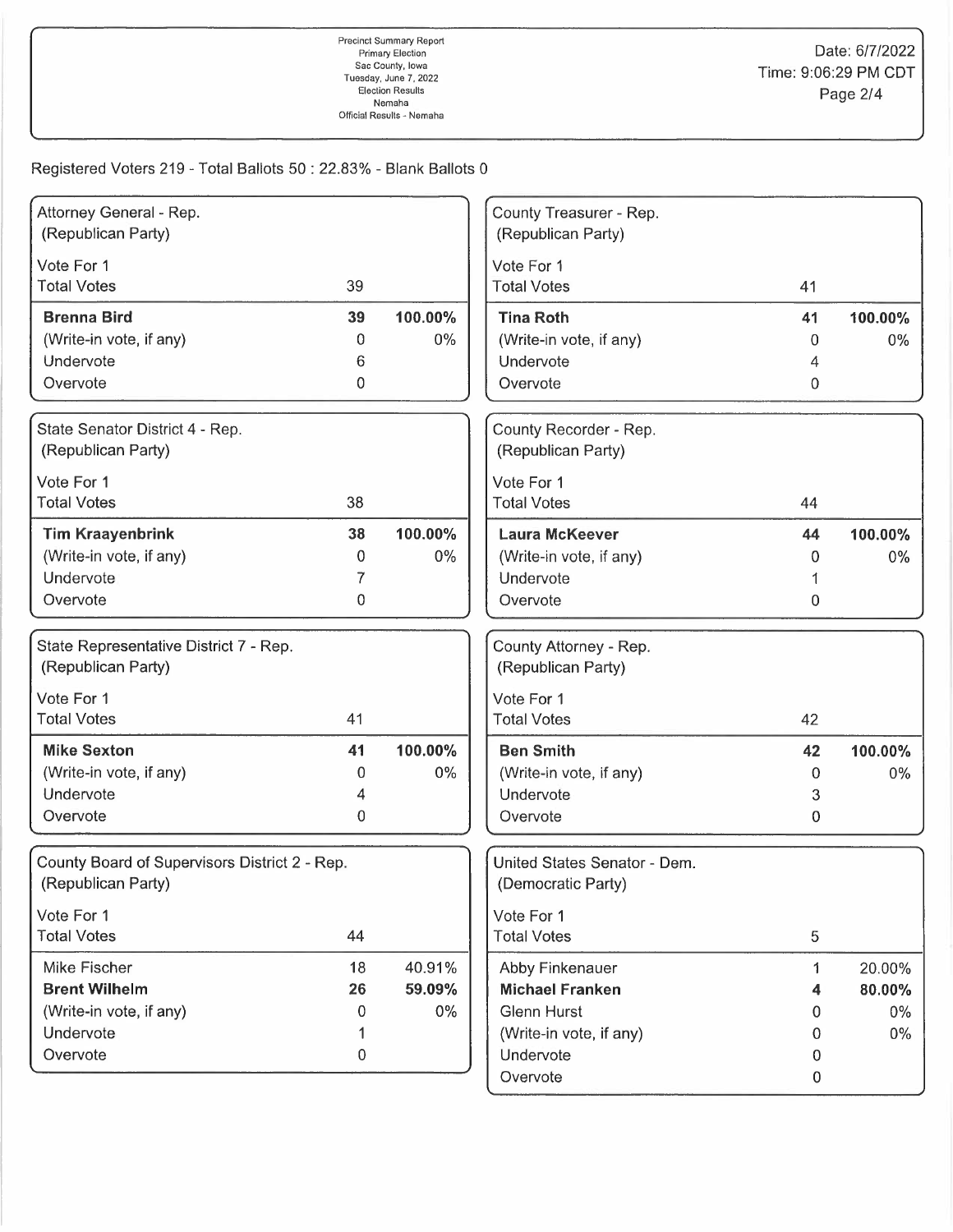| Treasurer of State - Dem.<br>United States Representative District 4 - Dem.<br>(Democratic Party)<br>(Democratic Party)<br>Vote For 1<br>Vote For 1<br>5<br><b>Total Votes</b><br>5<br><b>Total Votes</b><br>5<br>100.00%<br>Michael L. Fitzgerald<br>5<br>100.00%<br><b>Ryan Melton</b><br>(Write-in vote, if any)<br>(Write-in vote, if any)<br>$0\%$<br>$0\%$<br>0<br>0<br>Undervote<br>Undervote<br>0<br>0<br>0<br>0<br>Overvote<br>Overvote<br>Governor - Dem.<br>Secretary of Agriculture - Dem.<br>(Democratic Party)<br>(Democratic Party)<br>Vote For 1<br>Vote For 1<br><b>Total Votes</b><br>5<br><b>Total Votes</b><br>4<br>100.00%<br><b>John Norwood</b><br>5<br>100.00%<br><b>Deidre DeJear</b><br>4<br>(Write-in vote, if any)<br>$0\%$<br>$0\%$<br>(Write-in vote, if any)<br>0<br>0<br>Undervote<br>Undervote<br>0<br>0<br>Overvote<br>$\mathbf{0}$<br>Overvote<br>Attorney General - Dem.<br>Secretary of State - Dem.<br>(Democratic Party)<br>(Democratic Party)<br>Vote For 1<br>Vote For 1<br>5<br>5<br><b>Total Votes</b><br><b>Total Votes</b><br>80.00%<br><b>Tom Miller</b><br>5<br>100.00%<br><b>Joel Miller</b><br>4<br>20.00%<br>(Write-in vote, if any)<br>$0\%$<br>Eric Van Lancker<br>0<br>$0\%$<br>Undervote<br>(Write-in vote, if any)<br>0<br>0<br>Undervote<br>Overvote<br>0<br>0<br>Overvote<br>0<br>State Senator District 4 - Dem.<br>Auditor of State - Dem.<br>(Democratic Party)<br>(Democratic Party)<br>Vote For 1<br><b>Total Votes</b><br>$\boldsymbol{0}$<br>Vote For 1<br>5<br><b>Total Votes</b><br>(Write-in vote, if any)<br>0<br>$0\%$ |          |   |  |  |
|---------------------------------------------------------------------------------------------------------------------------------------------------------------------------------------------------------------------------------------------------------------------------------------------------------------------------------------------------------------------------------------------------------------------------------------------------------------------------------------------------------------------------------------------------------------------------------------------------------------------------------------------------------------------------------------------------------------------------------------------------------------------------------------------------------------------------------------------------------------------------------------------------------------------------------------------------------------------------------------------------------------------------------------------------------------------------------------------------------------------------------------------------------------------------------------------------------------------------------------------------------------------------------------------------------------------------------------------------------------------------------------------------------------------------------------------------------------------------------------------------------------------------------------------------------------------------------------------|----------|---|--|--|
|                                                                                                                                                                                                                                                                                                                                                                                                                                                                                                                                                                                                                                                                                                                                                                                                                                                                                                                                                                                                                                                                                                                                                                                                                                                                                                                                                                                                                                                                                                                                                                                             |          |   |  |  |
|                                                                                                                                                                                                                                                                                                                                                                                                                                                                                                                                                                                                                                                                                                                                                                                                                                                                                                                                                                                                                                                                                                                                                                                                                                                                                                                                                                                                                                                                                                                                                                                             |          |   |  |  |
|                                                                                                                                                                                                                                                                                                                                                                                                                                                                                                                                                                                                                                                                                                                                                                                                                                                                                                                                                                                                                                                                                                                                                                                                                                                                                                                                                                                                                                                                                                                                                                                             |          |   |  |  |
|                                                                                                                                                                                                                                                                                                                                                                                                                                                                                                                                                                                                                                                                                                                                                                                                                                                                                                                                                                                                                                                                                                                                                                                                                                                                                                                                                                                                                                                                                                                                                                                             |          |   |  |  |
|                                                                                                                                                                                                                                                                                                                                                                                                                                                                                                                                                                                                                                                                                                                                                                                                                                                                                                                                                                                                                                                                                                                                                                                                                                                                                                                                                                                                                                                                                                                                                                                             |          |   |  |  |
|                                                                                                                                                                                                                                                                                                                                                                                                                                                                                                                                                                                                                                                                                                                                                                                                                                                                                                                                                                                                                                                                                                                                                                                                                                                                                                                                                                                                                                                                                                                                                                                             |          |   |  |  |
|                                                                                                                                                                                                                                                                                                                                                                                                                                                                                                                                                                                                                                                                                                                                                                                                                                                                                                                                                                                                                                                                                                                                                                                                                                                                                                                                                                                                                                                                                                                                                                                             |          |   |  |  |
|                                                                                                                                                                                                                                                                                                                                                                                                                                                                                                                                                                                                                                                                                                                                                                                                                                                                                                                                                                                                                                                                                                                                                                                                                                                                                                                                                                                                                                                                                                                                                                                             |          |   |  |  |
|                                                                                                                                                                                                                                                                                                                                                                                                                                                                                                                                                                                                                                                                                                                                                                                                                                                                                                                                                                                                                                                                                                                                                                                                                                                                                                                                                                                                                                                                                                                                                                                             |          |   |  |  |
|                                                                                                                                                                                                                                                                                                                                                                                                                                                                                                                                                                                                                                                                                                                                                                                                                                                                                                                                                                                                                                                                                                                                                                                                                                                                                                                                                                                                                                                                                                                                                                                             |          |   |  |  |
|                                                                                                                                                                                                                                                                                                                                                                                                                                                                                                                                                                                                                                                                                                                                                                                                                                                                                                                                                                                                                                                                                                                                                                                                                                                                                                                                                                                                                                                                                                                                                                                             |          |   |  |  |
|                                                                                                                                                                                                                                                                                                                                                                                                                                                                                                                                                                                                                                                                                                                                                                                                                                                                                                                                                                                                                                                                                                                                                                                                                                                                                                                                                                                                                                                                                                                                                                                             |          |   |  |  |
|                                                                                                                                                                                                                                                                                                                                                                                                                                                                                                                                                                                                                                                                                                                                                                                                                                                                                                                                                                                                                                                                                                                                                                                                                                                                                                                                                                                                                                                                                                                                                                                             |          |   |  |  |
|                                                                                                                                                                                                                                                                                                                                                                                                                                                                                                                                                                                                                                                                                                                                                                                                                                                                                                                                                                                                                                                                                                                                                                                                                                                                                                                                                                                                                                                                                                                                                                                             |          |   |  |  |
|                                                                                                                                                                                                                                                                                                                                                                                                                                                                                                                                                                                                                                                                                                                                                                                                                                                                                                                                                                                                                                                                                                                                                                                                                                                                                                                                                                                                                                                                                                                                                                                             |          |   |  |  |
|                                                                                                                                                                                                                                                                                                                                                                                                                                                                                                                                                                                                                                                                                                                                                                                                                                                                                                                                                                                                                                                                                                                                                                                                                                                                                                                                                                                                                                                                                                                                                                                             |          |   |  |  |
|                                                                                                                                                                                                                                                                                                                                                                                                                                                                                                                                                                                                                                                                                                                                                                                                                                                                                                                                                                                                                                                                                                                                                                                                                                                                                                                                                                                                                                                                                                                                                                                             |          |   |  |  |
|                                                                                                                                                                                                                                                                                                                                                                                                                                                                                                                                                                                                                                                                                                                                                                                                                                                                                                                                                                                                                                                                                                                                                                                                                                                                                                                                                                                                                                                                                                                                                                                             |          |   |  |  |
|                                                                                                                                                                                                                                                                                                                                                                                                                                                                                                                                                                                                                                                                                                                                                                                                                                                                                                                                                                                                                                                                                                                                                                                                                                                                                                                                                                                                                                                                                                                                                                                             |          |   |  |  |
|                                                                                                                                                                                                                                                                                                                                                                                                                                                                                                                                                                                                                                                                                                                                                                                                                                                                                                                                                                                                                                                                                                                                                                                                                                                                                                                                                                                                                                                                                                                                                                                             |          |   |  |  |
|                                                                                                                                                                                                                                                                                                                                                                                                                                                                                                                                                                                                                                                                                                                                                                                                                                                                                                                                                                                                                                                                                                                                                                                                                                                                                                                                                                                                                                                                                                                                                                                             |          |   |  |  |
|                                                                                                                                                                                                                                                                                                                                                                                                                                                                                                                                                                                                                                                                                                                                                                                                                                                                                                                                                                                                                                                                                                                                                                                                                                                                                                                                                                                                                                                                                                                                                                                             |          |   |  |  |
|                                                                                                                                                                                                                                                                                                                                                                                                                                                                                                                                                                                                                                                                                                                                                                                                                                                                                                                                                                                                                                                                                                                                                                                                                                                                                                                                                                                                                                                                                                                                                                                             |          |   |  |  |
|                                                                                                                                                                                                                                                                                                                                                                                                                                                                                                                                                                                                                                                                                                                                                                                                                                                                                                                                                                                                                                                                                                                                                                                                                                                                                                                                                                                                                                                                                                                                                                                             |          |   |  |  |
|                                                                                                                                                                                                                                                                                                                                                                                                                                                                                                                                                                                                                                                                                                                                                                                                                                                                                                                                                                                                                                                                                                                                                                                                                                                                                                                                                                                                                                                                                                                                                                                             |          |   |  |  |
|                                                                                                                                                                                                                                                                                                                                                                                                                                                                                                                                                                                                                                                                                                                                                                                                                                                                                                                                                                                                                                                                                                                                                                                                                                                                                                                                                                                                                                                                                                                                                                                             |          |   |  |  |
|                                                                                                                                                                                                                                                                                                                                                                                                                                                                                                                                                                                                                                                                                                                                                                                                                                                                                                                                                                                                                                                                                                                                                                                                                                                                                                                                                                                                                                                                                                                                                                                             |          |   |  |  |
|                                                                                                                                                                                                                                                                                                                                                                                                                                                                                                                                                                                                                                                                                                                                                                                                                                                                                                                                                                                                                                                                                                                                                                                                                                                                                                                                                                                                                                                                                                                                                                                             |          |   |  |  |
|                                                                                                                                                                                                                                                                                                                                                                                                                                                                                                                                                                                                                                                                                                                                                                                                                                                                                                                                                                                                                                                                                                                                                                                                                                                                                                                                                                                                                                                                                                                                                                                             |          |   |  |  |
|                                                                                                                                                                                                                                                                                                                                                                                                                                                                                                                                                                                                                                                                                                                                                                                                                                                                                                                                                                                                                                                                                                                                                                                                                                                                                                                                                                                                                                                                                                                                                                                             |          |   |  |  |
|                                                                                                                                                                                                                                                                                                                                                                                                                                                                                                                                                                                                                                                                                                                                                                                                                                                                                                                                                                                                                                                                                                                                                                                                                                                                                                                                                                                                                                                                                                                                                                                             |          |   |  |  |
|                                                                                                                                                                                                                                                                                                                                                                                                                                                                                                                                                                                                                                                                                                                                                                                                                                                                                                                                                                                                                                                                                                                                                                                                                                                                                                                                                                                                                                                                                                                                                                                             |          |   |  |  |
|                                                                                                                                                                                                                                                                                                                                                                                                                                                                                                                                                                                                                                                                                                                                                                                                                                                                                                                                                                                                                                                                                                                                                                                                                                                                                                                                                                                                                                                                                                                                                                                             |          |   |  |  |
| 100.00%<br><b>Rob Sand</b><br>5<br>Undervote<br>5                                                                                                                                                                                                                                                                                                                                                                                                                                                                                                                                                                                                                                                                                                                                                                                                                                                                                                                                                                                                                                                                                                                                                                                                                                                                                                                                                                                                                                                                                                                                           |          |   |  |  |
| $0\%$<br>Overvote<br>(Write-in vote, if any)<br>$\boldsymbol{0}$<br>0                                                                                                                                                                                                                                                                                                                                                                                                                                                                                                                                                                                                                                                                                                                                                                                                                                                                                                                                                                                                                                                                                                                                                                                                                                                                                                                                                                                                                                                                                                                       |          |   |  |  |
| Undervote<br>0                                                                                                                                                                                                                                                                                                                                                                                                                                                                                                                                                                                                                                                                                                                                                                                                                                                                                                                                                                                                                                                                                                                                                                                                                                                                                                                                                                                                                                                                                                                                                                              |          |   |  |  |
|                                                                                                                                                                                                                                                                                                                                                                                                                                                                                                                                                                                                                                                                                                                                                                                                                                                                                                                                                                                                                                                                                                                                                                                                                                                                                                                                                                                                                                                                                                                                                                                             | Overvote | 0 |  |  |
|                                                                                                                                                                                                                                                                                                                                                                                                                                                                                                                                                                                                                                                                                                                                                                                                                                                                                                                                                                                                                                                                                                                                                                                                                                                                                                                                                                                                                                                                                                                                                                                             |          |   |  |  |